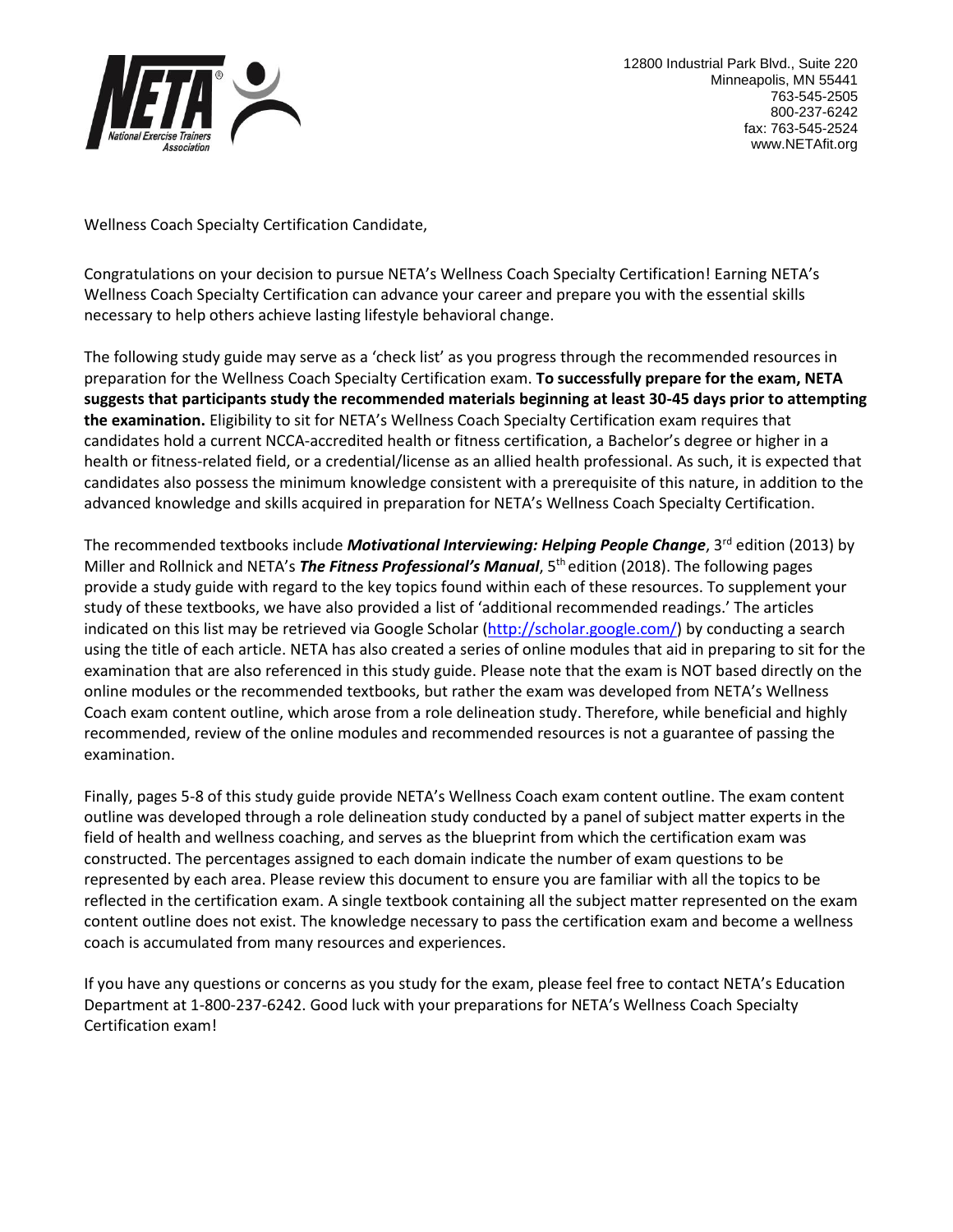

# **NETA Wellness Coach Specialty Certification**

## **Study Guide for:**

## **Motivational Interviewing: Helping People to Change, 3rd edition by Miller and Rollnick (2013)\***

### **Chapter 1 – Conversations About Change**

- What you should know:
- $\Box$  Continuum of communication styles
- $\Box$  The righting reflex
- $\Box$  Ambivalence toward change

#### **Chapter 2 – The Spirit of Motivational Interviewing** What you should know:

 $\square$  The four elements that comprise the spirit of MI: Partnership, Acceptance, Compassion, and **Evocation** 

#### **Chapter 3 – The Method of Motivational Interviewing** What you should know:

- $\Box$  The four processes in motivational interviewing: Engaging, Focusing, Evoking, and Planning
- $\square$  The definition(s) of motivational interviewing

## **Chapter 4 – Engagement and Disengagement**

What you should know:

- $\Box$  Three aspects of positive engagement
- $\Box$  The various disengagement traps
- $\Box$  How to promote client engagement

## **Chapter 6 – Core Interviewing Skills**

What you should know:

 $\Box$  The four core interviewing skills of MI: Open questions, Affirming, Reflecting, and Summarizing

### **Chapter 7 – Exploring Values and Goals**

- What you should know:
- $\Box$  How to explore client values
- $\square$  Personal integrity
- $\Box$  How to explore value-behavior discrepancies

### **Chapter 8 – Why Focus?**

What you should know:

- $\Box$  Three sources of focus
- $\Box$  Three styles of focusing

## **Chapter 10 – When Goals Differ**

What you should know:

- $\Box$  Four broad ethical values
- $\Box$  When not to use motivational interviewing
- $\square$  Ethical guidelines for the use of MI

## **Chapter 11 – Exchanging Information**

What you should know:

Elicit-provide-elicit

## **Chapter 12 – Ambivalence**

- What you should know:
- $\Box$  Understanding and exploring ambivalence
- □ Change talk
- $\Box$  Preparatory change talk D.A.R.N.
- $\Box$  Mobilizing change talk C.A.T.
- □ Sustain talk
- **Chapter 13 – Evoking the Person's Own Motivation**
	- What you should know:
	- $\square$  Strategies and questions to evoke change talk
	- $\square$  Using importance/scaling rulers

### **Chapter 14 – Responding to Change Talk**

- What you should know:
- $\Box$  How to respond to change talk

## **Chapter 15 – Responding to Sustain Talk and Discord**

What you should know:

- □ What is discord?
- $\Box$  Reflections to sustain talk: straight, amplified, double-sided, reframing.

## **Chapter 16 – Evoking Hope and Confidence**

What you should know:

 $\Box$  Strategies to strengthen client confidence

### **Chapter 18 – Developing Discrepancy**

What you should know:

 $\Box$  Strategies to develop discrepancy

## **Chapter 20 – Developing a Change Plan**

- What you should know:
	- $\Box$  Review the three planning scenarios

## **Chapter 23 – Experiencing Motivational Interviewing**

What you should know:

- $\Box$  How to recognize when you are doing MI
- $\Box$  How do the four processes fit together in practice?
- $\Box$  How brief can you be with MI?

### **Chapter 25 – Applying Motivational Interviewing**

- What you should know:
- $\Box$  Understand various modes of MI delivery

**\* Some chapters from this book are not included in the study guide.**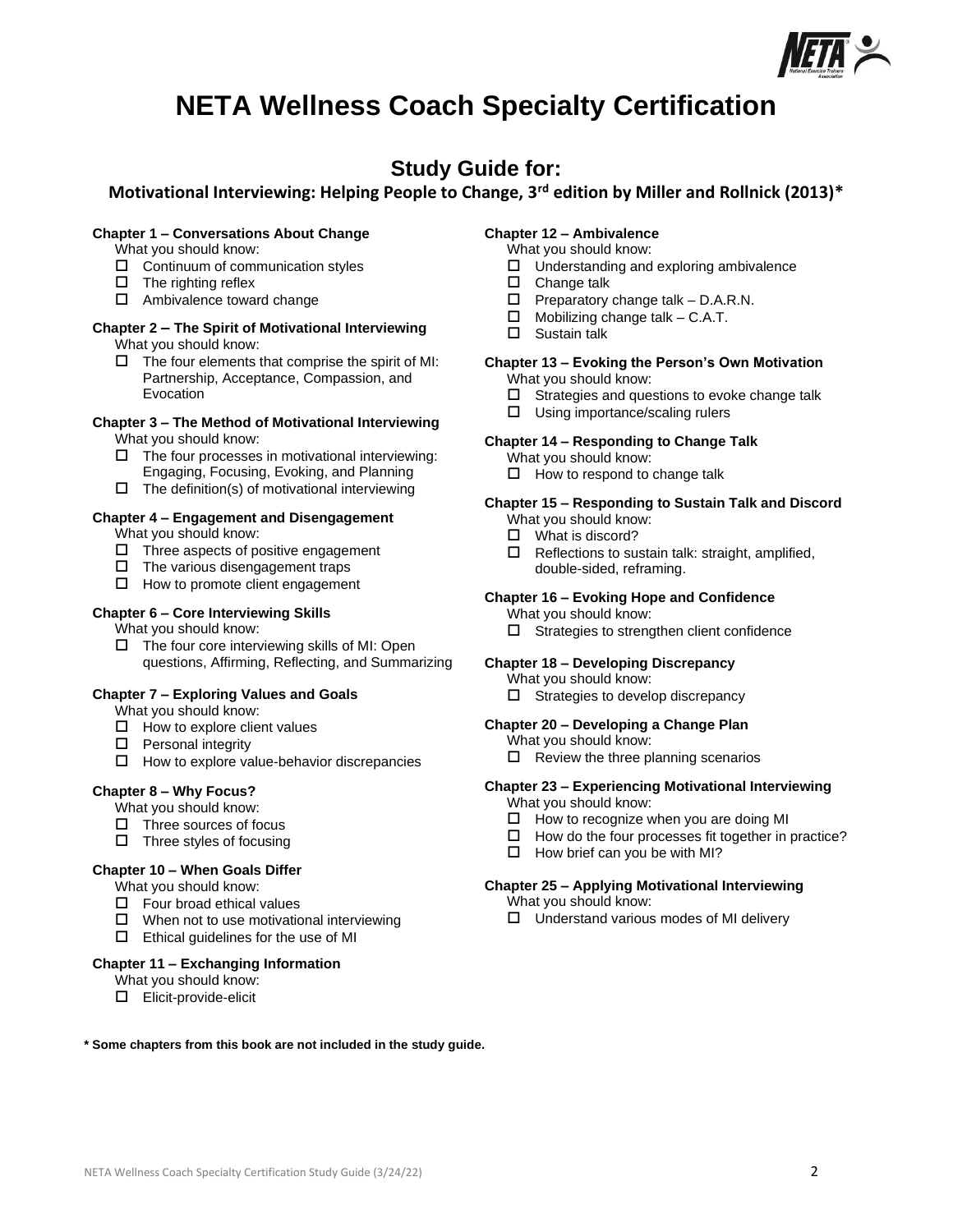

## **Study Guide for:**

## **NETA's** *The Fitness Professional's Manual, 5th edition,* **(2018)\***

## **Chapter 1 – The Role of Fitness Professionals**

What you should know:

- $\square$  Ethics and professional standards
- □ NETA's Professional Code of Ethics

#### **Chapter 2 – Relationship-Building & Communication Skills** What you should know:

- $\Box$  Strategies to establish rapport
- $\Box$  How to make a positive first impression
- $\Box$  The impact of a message
- $\Box$  Active, verbal, and nonverbal listening skills
- $\Box$  Asking effective questions (e.g., open, closed)

## **Chapter 3 – Behavior Modification & Motivation**

What you should know:

- $\square$  Stages of the transtheoretical model
- $\Box$  The concept of decisional balance
- $\Box$  Factors that influence self-efficacy
- $\Box$  Other models of behavioral change (e.g., social cognitive theory, self-determination theory, health belief model)
- $\Box$  Approaches to setting SMART goals
- □ Action- versus outcome-oriented goals
- $\Box$  Strategies to increase motivation and adherence

## **Chapter 4 – Introduction to Wellness Coaching**

What you should know:

- $\Box$  The concept of coaching as it pertains to behavioral change and wellness
- $\Box$  The framework of motivational interviewing (MI)

### **\* Some chapters from this book are not included in the study guide.**

#### **Chapter 4 – continued**

- $\Box$  The spirit of motivational interviewing (i.e., partnership, acceptance, compassion, evocation)
- $\Box$  The process of motivational interviewing (i.e.,
- engaging, focusing, evoking, planning)  $\square$  Core communication skills of MI (i.e., OARS)
- 
- $\square$  Four principles of motivational interviewing
- $\Box$  The 5-D Model of AI (appreciative inquiry)
- $\square$  The GROW coaching model

#### **Chapter 26 – Risk Management for Fitness Professionals** What you should know:

- $\Box$  Legal concepts such as standard of care, negligence, and liability
- $\square$  Scope of practice limitations with regard to medical considerations and dietetics
- $\Box$  Risk management strategies
- $\Box$  Importance of professional liability insurance

## **Chapter 27 – Documentation & Record Keeping**

- What you should know:
- $\Box$  The importance of confidentiality of client's personal information including HIPAA regulations
- $\square$  Elements and procedures related to informed consent
- $\square$  Components of a progress note (i.e., SOAP) and guidelines to writing appropriate and effective notes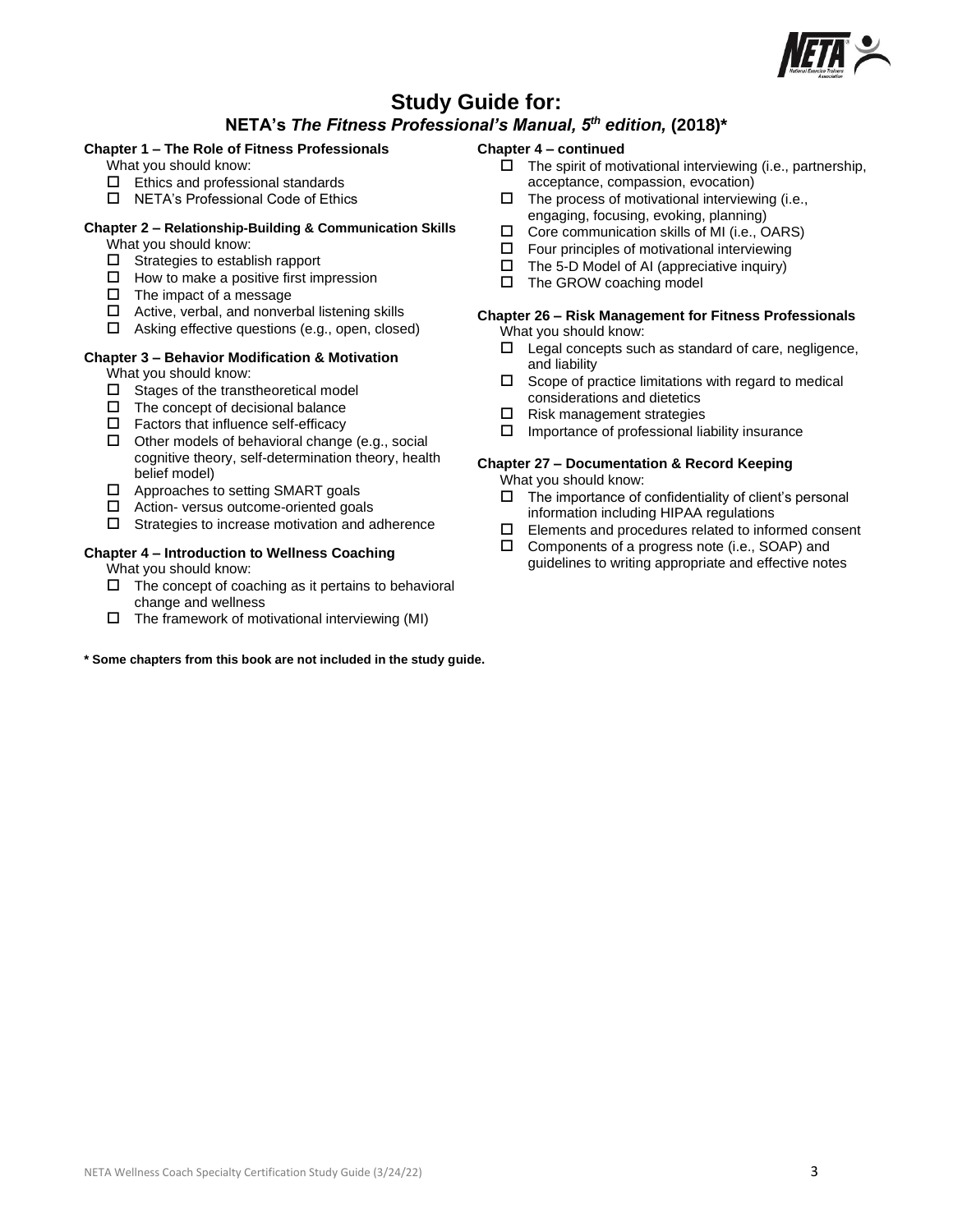

## **Study Guide for:**

## **NETA Wellness Coach Specialty Certification Online Review Modules**

## **Module 1 – Introduction to Wellness Coaching**

- What you should know:
- $\Box$  The components of wellness and physical fitness
- $\square$  Coaching and wellness coaching
- $\Box$  Attributes and characteristics of effective wellness coaches
- ICF Core Coaching Competencies
- $\square$  Professional code of ethics

## **Module 2, Section 1 – Adult Learning Concepts**

What you should know:

- $\Box$  Teaching methods and learning styles
- □ Adult learning concepts

## **Module 2, Section 2 – Relationship Building Skills**

- What you should know:
- $\Box$  Methods to engage, establish rapport, and demonstrate empathy
- $\Box$  Methods to develop influence

## **Module 2, Section 3 – Communication**

What you should know:

- $\Box$  Active listening techniques
- $\Box$  Open- and closed-ended questions
- $\Box$  Nonverbal communication and interpretation of body language
- $\Box$  Methods to deliver feedback

## **Module 3, Section 1 – Behavior Change**

What you should know:

- $\Box$  Theoretical models of behavioral change
- $\Box$  Aspects of motivation and techniques to enhance motivation
- $\square$  Self-efficacy theory and strategies to enhance selfefficacy

### **Module 3, Section 2 – Goal Setting**

What you should know:

 $\square$  Types of goals and goal setting strategies

#### **Module 3, Section 3 – Overcoming Barriers to Change** What you should know:

- $\Box$  Potential barriers and obstacles, coping
- techniques, and relapse management strategies  $\square$  Strategies to self-monitor, track behaviors, and maintain accountability

## **Module 4, Section 1 – Understanding Motivational Interviewing**

What you should know:

- $\square$  Motivational interviewing techniques and styles  $\square$  Identifying and developing change talk
- Identifying and developing change talk
- $\square$  Types and use of 'powerful questions'<br> $\square$  Scaling questions (i.e., rating rulers)
- Scaling questions (i.e., rating rulers)

### **Module 4, Section 2 – MI Skills: OARS**

What you should know:

- $\square$  OARS model and techniques
- $\Box$  Open-ended questioning
- $\Box$  Active listening and reflection statements
- $\square$  Developing a change plan

## **Module 4, Section 3 – Practice Scenarios and Research**

- What you should know:
- $\Box$  Motivational interviewing techniques and styles
- $\Box$  Methods to engage, establish rapport and demonstrate empathy
- $\Box$  Factors that influence an individual's perception
- $\Box$  Aspects of goal-setting and techniques to enhance motivation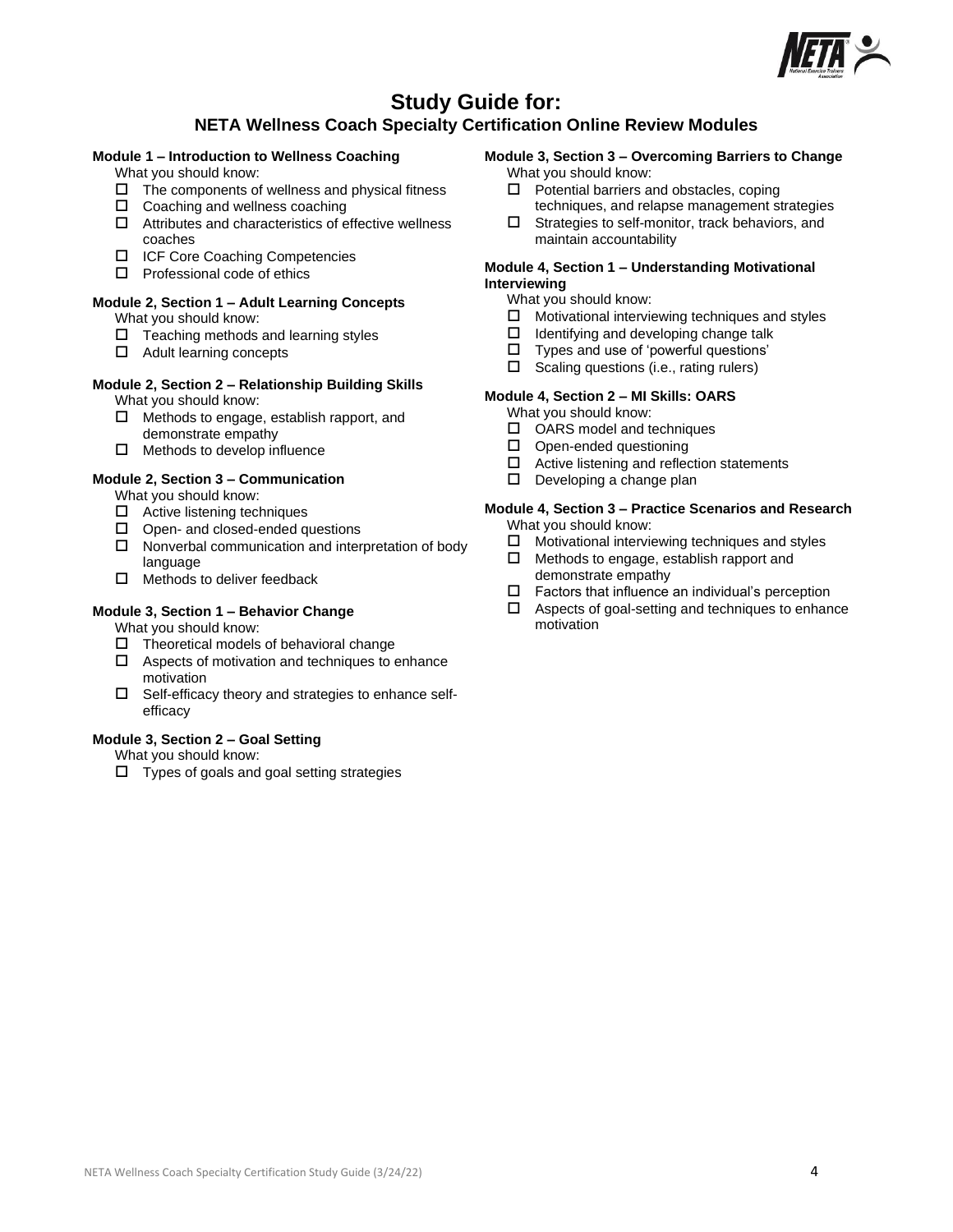

## **Additional Recommended Readings\*:**

- $\Box$ Britt, E., Hudson, S.M., & Blampied, N. M. (2004). Motivational interviewing in health settings: A review. *Patient Education and Counseling*, *53*(2), 147-155.
- $\Box$ Clifford, D. & Curtis, L. *Motivational Interviewing in Nutrition and Fitness*. New York, NY: The Guilford Press.
- $\Box$ Digate Muth, N. (2019). Motivational Interviewing: Talking their way to health. *IDEA Fitness Journal*, 16(6), 30-37. <https://www.ideafit.com/personal-training/motivational-interviewing-talking-their-way-to-health/>
- П. Gavin, J. and McBrearty, M. (2019). *Lifestyle Wellness Coaching*, 3rd edition. Champaign, IL: Human Kinetics.
- Hettler, B. (1976). *[Six Dimensions of Wellness Model](https://cdn.ymaws.com/members.nationalwellness.org/resource/resmgr/pdfs/sixdimensionsfactsheet.pdf?_ga=2.40966754.1151970587.1648151445-1254938386.1648151445)*. National Wellness Institute, Inc.
- $\Box$ Resnicow, K., & McMaster, F. (2012). Motivational interviewing: Moving from why to how with autonomy support. *International Journal of Behavioral Nutrition and Physical Activity*, *9*(1), 19-27.
- $\Box$ Rollnick, S., Butler, C. C., Kinnersley, P., Gregory, J., & Mash, B. (2010). Competent novice: Motivational interviewing. *BMJ: British Medical Journal*, 340:c1900. doi: 10.1136/bmj.c1900
- $\Box$ Thompson, D.R., Chair, S.Y., Chan, S.W., Astin, F., Davidson, P.M., & Ski, C.F. (2011). Motivational interviewing: A useful approach to improving cardiovascular health?. *Journal of Clinical Nursing*, *20*(9‐10), 1236-1244.
- 0 Whitmore, J. (2017). *Coaching for Performance: The Principles and Practice of Coaching and Leadership*, 5<sup>th</sup> edition. Boston, MA: Nicholas Brealey Publishing.

 **\*Note: articles may be retrieved via Google Schola[r http://scholar.google.com/](http://scholar.google.com/) by conducting a search using the title of each article.**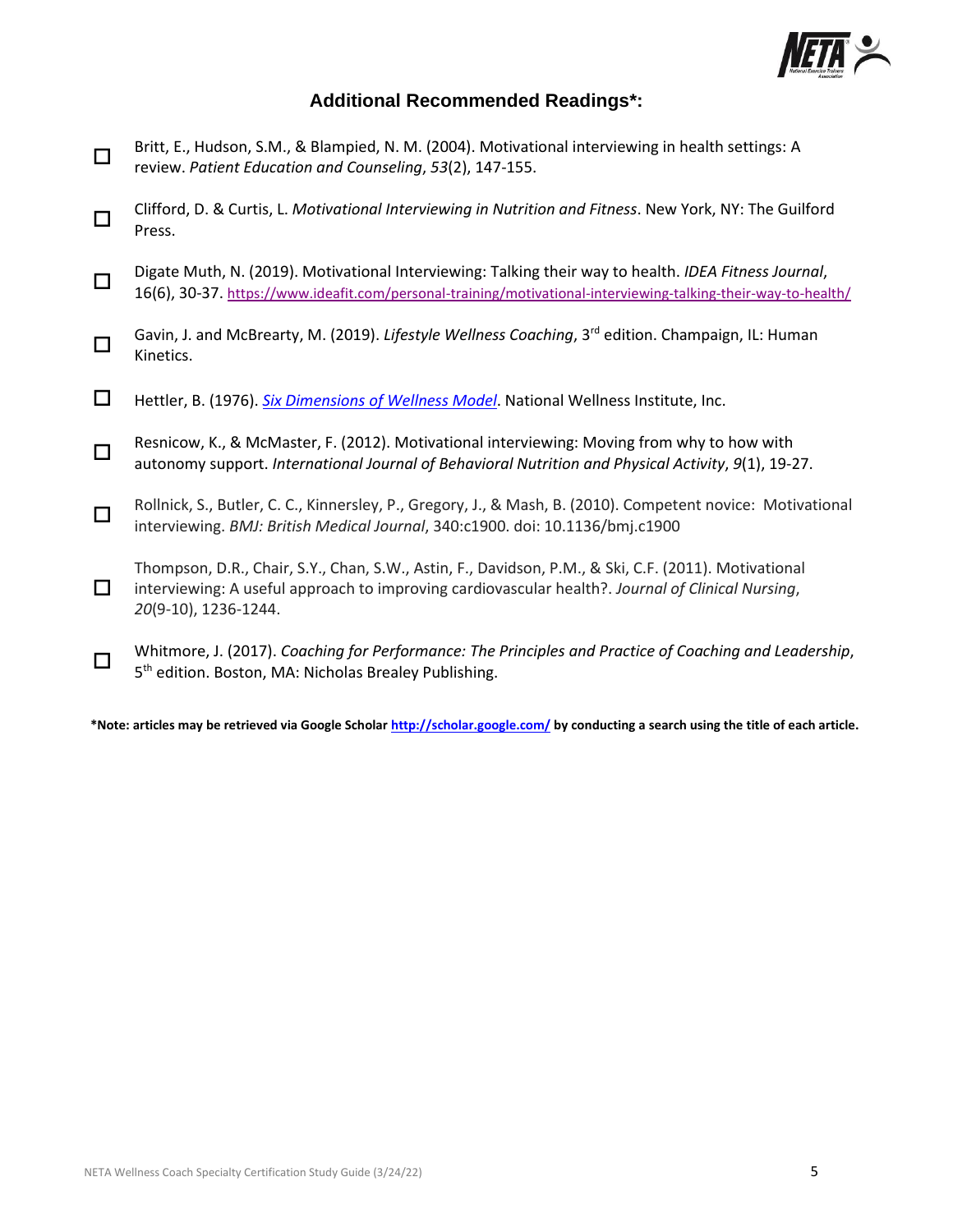

## **NETA's Wellness Coach Exam Content Outline**

*Wellness Coaches are health and fitness professionals who work collaboratively with individuals in a client-centered process to facilitate the achievement of self-determined goals related to balanced healthy living. Successful behavioral change takes place when Wellness Coaches apply clearly defined knowledge and skills, empowering clients to mobilize their internal strengths and external resources for the adoption and maintenance of healthy lifestyle behaviors.* 

| 25% | Domain I         | Effective communication to develop partnerships for behavioral change.                                                                                 |
|-----|------------------|--------------------------------------------------------------------------------------------------------------------------------------------------------|
|     | Task 1           | Establish rapport and build relationships with clients.                                                                                                |
|     |                  | The successful performance of this task requires knowledge of:                                                                                         |
|     | $\bullet$        | Active listening techniques (e.g., paraphrasing, reflecting, summarizing, etc.)                                                                        |
|     | $\bullet$        | Open- and closed-ended questions                                                                                                                       |
|     | $\bullet$        | Motivational interviewing techniques and styles                                                                                                        |
|     | $\bullet$        | Nonverbal communication and interpretation of body language                                                                                            |
|     | $\bullet$        | Methods to engage, establish rapport, and demonstrate empathy in a non-judgmental manner                                                               |
|     | $\bullet$        | Professional credentialing organizations and industry standards                                                                                        |
|     | $\bullet$        | Psychological, cultural, and environmental factors that influence a client's perception (e.g., self-<br>image, values, beliefs)                        |
|     | Task 2           | Create a welcoming and trusting environment.                                                                                                           |
|     |                  | The successful performance of this task requires knowledge of:                                                                                         |
|     | $\bullet$        | Active listening techniques (e.g., paraphrasing, reflecting, summarizing, etc.)                                                                        |
|     | $\bullet$        | Motivational interviewing techniques and styles                                                                                                        |
|     | $\bullet$        | Nonverbal communication and interpretation of body language                                                                                            |
|     | $\bullet$        | Methods to engage, establish rapport, and demonstrate empathy in a non-judgmental manner                                                               |
|     |                  | Strategies to establish an environment for effective communication to accommodate diverse                                                              |
|     | $\bullet$        | populations.<br>Psychological, cultural, and environmental factors that influence a client's perception (e.g., self-<br>image, values, beliefs)        |
|     |                  |                                                                                                                                                        |
|     | Task 3           | Utilize effective communications skills.                                                                                                               |
|     |                  | The successful performance of this task requires knowledge of:                                                                                         |
|     | $\bullet$        | Active listening techniques (e.g., paraphrasing, reflecting, summarizing, etc.)                                                                        |
|     | $\bullet$        | Open- and closed-ended questions                                                                                                                       |
|     | $\bullet$        | Motivational interviewing techniques and styles                                                                                                        |
|     | $\bullet$        | Nonverbal communication and interpretation of body language                                                                                            |
|     | ٠                | Methods to engage, establish rapport, and demonstrate empathy in a non-judgmental manner                                                               |
|     |                  | Teaching methods and learning styles (e.g., visual, auditory, kinesthetic)                                                                             |
|     |                  | Attributes and characteristics of effective wellness coaches                                                                                           |
| 32% | <b>Domain II</b> | Determine client needs through initial interview and assessment.                                                                                       |
|     | Task 1           | Assess and interpret client's physical and mental readiness, needs, and motivation.                                                                    |
|     |                  | The successful performance of this task requires knowledge of:                                                                                         |
|     | $\bullet$        | Active listening techniques (e.g., paraphrasing, reflecting, summarizing, etc.)                                                                        |
|     | $\bullet$        | Motivational interviewing techniques and styles                                                                                                        |
|     | ٠                | Theoretical models of behavioral change (e.g., Transtheoretical Model, Health Belief Model,<br>Theory of Planned Behavior, Self-Determination Theory). |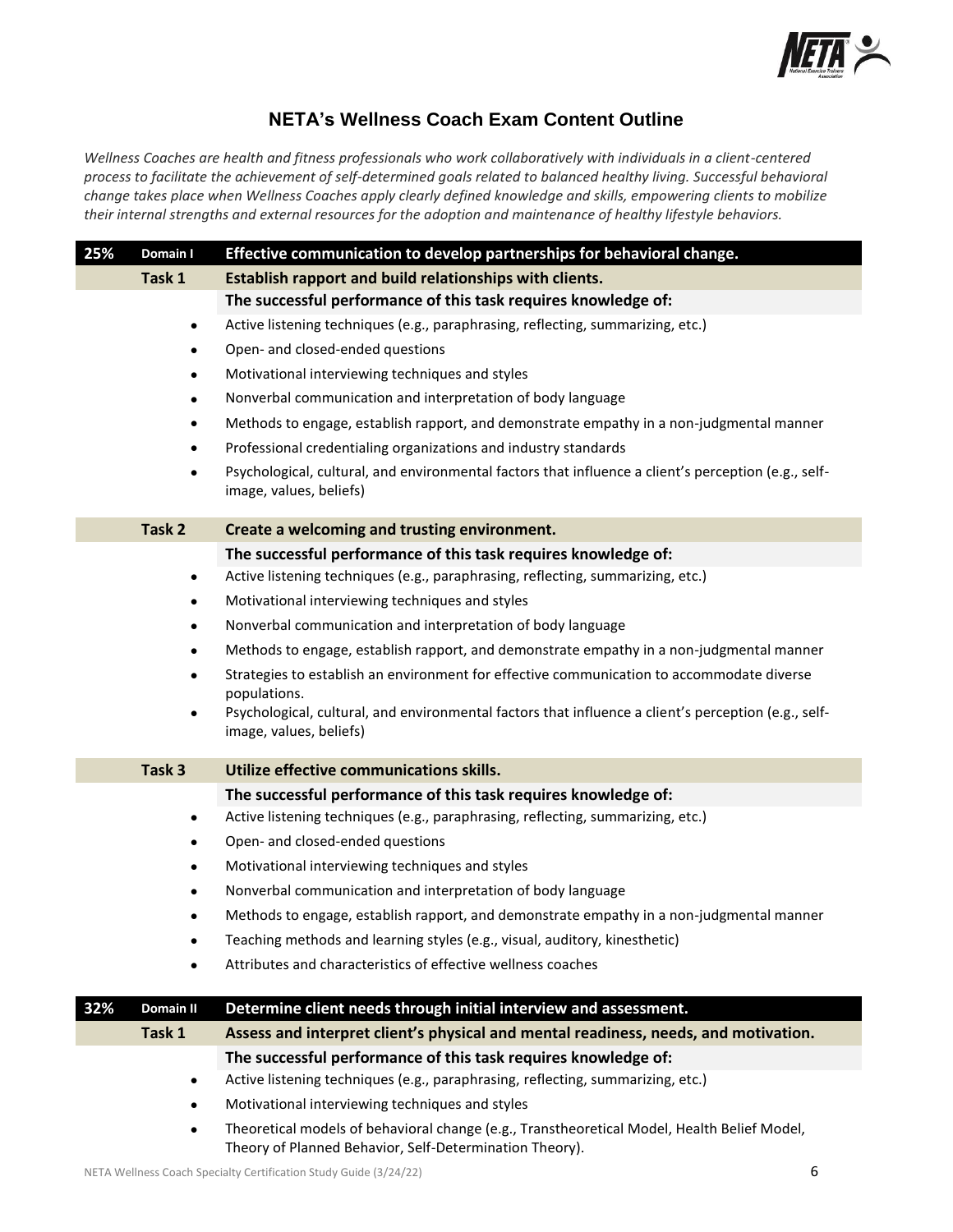

| $\bullet$ | Pre-participation screening tools (e.g., PAR-Q) and components of a health and lifestyle<br>questionnaire                                                                                                                  |
|-----------|----------------------------------------------------------------------------------------------------------------------------------------------------------------------------------------------------------------------------|
|           | Risk factors for prevalent chronic disease (e.g., cardiovascular disease, type 2 diabetes)                                                                                                                                 |
|           | Aspects of motivation and techniques to enhance motivation (e.g., intrinsic, extrinsic) and promote<br>adherence to healthy lifestyle behaviors.                                                                           |
|           | Interpretation of health screening tools and measurements of physical fitness                                                                                                                                              |
|           | Legal considerations, risk management strategies, scope of practice, indicators for referral, and<br>referral sources                                                                                                      |
|           | Benefits, indications, contraindications, risks, and precautions related to physical activity and<br>exercise.                                                                                                             |
|           | Coaching models (e.g., GROW, OARS, 5-D Model of AI) and techniques                                                                                                                                                         |
|           | Psychological, cultural, and environmental factors that influence a client's perception (e.g., self-<br>image, values, beliefs)                                                                                            |
| Task 2    | Collect information regarding past and present successes and barriers.                                                                                                                                                     |
|           | The successful performance of this task requires knowledge of:                                                                                                                                                             |
| ٠         | Active listening techniques (e.g., paraphrasing, reflecting, summarizing, etc.)                                                                                                                                            |
| ٠         | Open- and closed-ended questions                                                                                                                                                                                           |
|           | Motivational interviewing techniques and styles                                                                                                                                                                            |
|           | Nonverbal communication and interpretation of body language                                                                                                                                                                |
| $\bullet$ | Pre-participation screening tools (e.g., PAR-Q) and components of a health and lifestyle<br>questionnaire                                                                                                                  |
| $\bullet$ | Psychological, cultural, and environmental factors that influence a client's perception (e.g., self-<br>image, values, beliefs)                                                                                            |
|           |                                                                                                                                                                                                                            |
| Task 3    | Identify and understand the client's personal definition of wellness.                                                                                                                                                      |
|           | The successful performance of this task requires knowledge of:                                                                                                                                                             |
|           | Active listening techniques (e.g., paraphrasing, reflecting, summarizing, etc.)                                                                                                                                            |
| $\bullet$ | Open- and closed-ended questions                                                                                                                                                                                           |
|           | Motivational interviewing techniques and styles                                                                                                                                                                            |
| $\bullet$ | Nonverbal communication and interpretation of body language                                                                                                                                                                |
|           | Myths and misconceptions regarding health, fitness, nutrition, lifestyle, and wellness                                                                                                                                     |
|           | Psychological and environmental factors that influence a client's perception (e.g., self-image,<br>values, beliefs)                                                                                                        |
|           | Components of wellness (i.e., wellness wheel) and physical fitness                                                                                                                                                         |
| Task 4    | Identify client's self-efficacy to optimize pathway to success.                                                                                                                                                            |
|           | The successful performance of this task requires knowledge of:                                                                                                                                                             |
| $\bullet$ | Motivational interviewing techniques and styles                                                                                                                                                                            |
|           | Self-efficacy theory and strategies to enhance self-efficacy                                                                                                                                                               |
|           | Theoretical models of behavioral change (e.g., Transtheoretical Model, Health Belief Model,<br>Theory of Planned Behavior, Self-Determination Theory).                                                                     |
|           | Myths and misconceptions regarding health, fitness, nutrition, lifestyle, and wellness                                                                                                                                     |
|           | Methods to deliver feedback, positive reinforcement, affirmation statements, acknowledgement,<br>and encouragement<br>Psychological, cultural, and environmental factors that influence a client's perception (e.g., self- |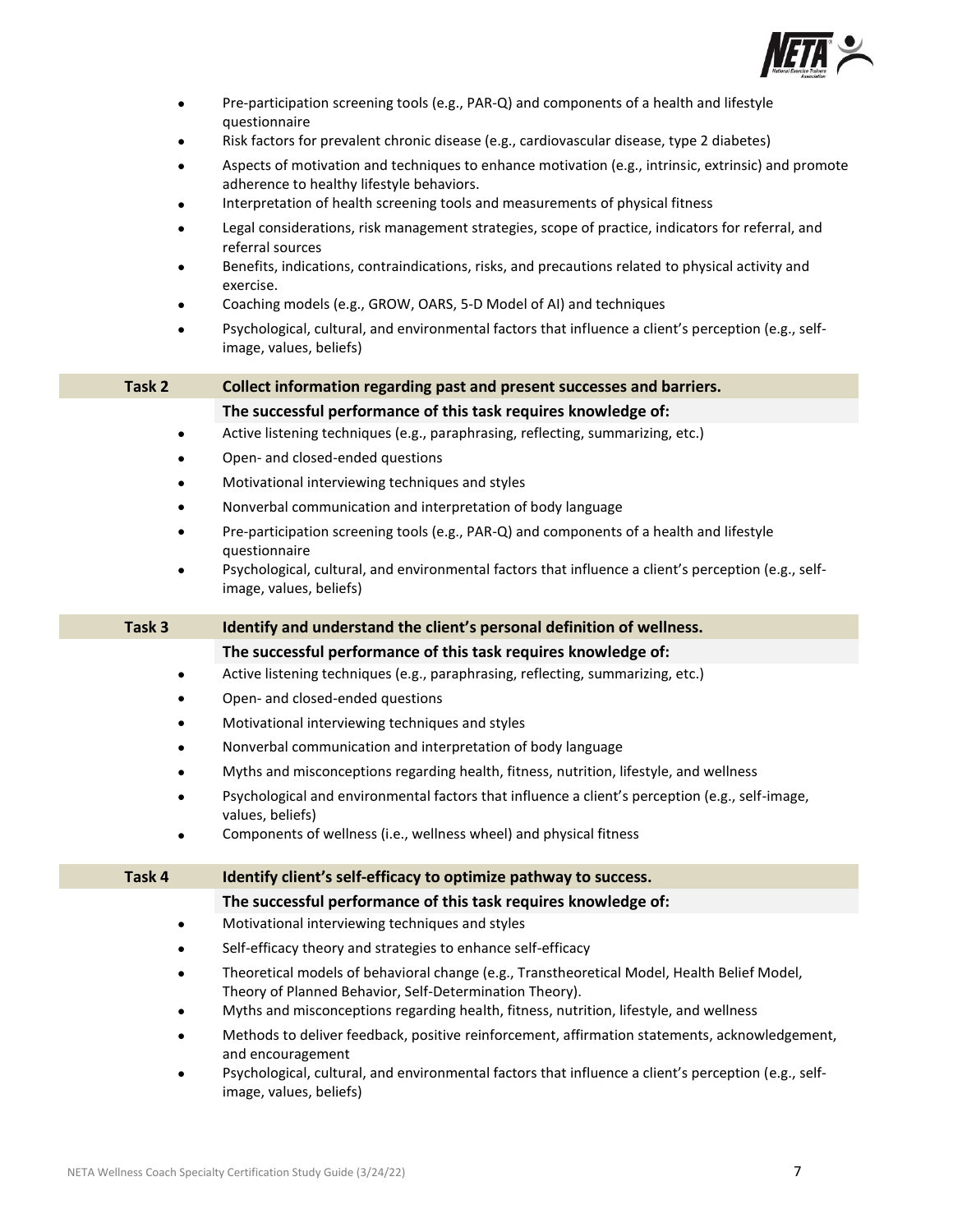

| 35% | <b>Domain III</b>      | Collaboratively chart and navigate the pathway for behavioral change.                                                                                                                                                 |
|-----|------------------------|-----------------------------------------------------------------------------------------------------------------------------------------------------------------------------------------------------------------------|
|     | Task 1                 | Assist clients with short- and long-term goal-setting.                                                                                                                                                                |
|     |                        | The successful performance of this task requires knowledge of:                                                                                                                                                        |
|     | $\bullet$              | Motivational interviewing techniques and styles                                                                                                                                                                       |
|     | $\bullet$              | Methods to engage, establish rapport, and demonstrate empathy in a non-judgmental manner                                                                                                                              |
|     | $\bullet$              | Self-efficacy theory and strategies to enhance self-efficacy                                                                                                                                                          |
|     | $\bullet$<br>$\bullet$ | Types of goals (e.g., action-oriented, outcome-oriented, short-term, long-term) and goal-setting<br>strategies (e.g., S.M.A.R.T. goals)<br>Teaching methods and learning styles (e.g., visual, auditory, kinesthetic) |
|     | $\bullet$              | Risk factors for prevalent chronic disease (e.g., cardiovascular disease, type 2 diabetes)                                                                                                                            |
|     | $\bullet$              | Myths and misconceptions regarding health, fitness, nutrition, lifestyle, and wellness                                                                                                                                |
|     | $\bullet$              | Aspects of motivation and techniques to enhance motivation (e.g., intrinsic, extrinsic) and promote                                                                                                                   |
|     | Task 2                 | adherence to healthy lifestyle behaviors.<br>Support client in the adoption and maintenance of healthy lifestyle behaviors.                                                                                           |
|     |                        | The successful performance of this task requires knowledge of:                                                                                                                                                        |
|     | $\bullet$              | Motivational interviewing techniques and styles                                                                                                                                                                       |
|     | $\bullet$              | Methods to engage, establish rapport, and demonstrate empathy in a non-judgmental manner                                                                                                                              |
|     | $\bullet$              | Self-efficacy theory and strategies to enhance self-efficacy                                                                                                                                                          |
|     | $\bullet$              | Teaching methods and learning styles (e.g., visual, auditory, kinesthetic)                                                                                                                                            |
|     | $\bullet$              | Basic principles of nutrition, dietary guidelines, and food guidance systems (e.g., MyPlate)                                                                                                                          |
|     |                        | Physical activity and exercise programming guidelines for improved health and fitness                                                                                                                                 |
|     |                        | Methods to deliver feedback, positive reinforcement, affirmation statements, acknowledgement,<br>and encouragement                                                                                                    |
|     | $\bullet$              | Aspects of motivation and techniques to enhance motivation (e.g., intrinsic, extrinsic) and promote<br>adherence to healthy lifestyle behaviors.                                                                      |
|     | ٠                      | Benefits, indications, contraindications, risks, and precautions related to physical activity and<br>exercise.                                                                                                        |
|     |                        | Coaching models (e.g., GROW, OARS, 5-D Model of AI) and techniques                                                                                                                                                    |
|     | $\bullet$              | Potential barriers and obstacles, coping techniques, and relapse management strategies                                                                                                                                |
|     | Task 3                 | Utilize wellness models to determine and progress toward holistic well-being.                                                                                                                                         |
|     |                        | The successful performance of this task requires knowledge of:                                                                                                                                                        |
|     | $\bullet$              | Theoretical models of behavioral change (e.g., Transtheoretical Model, Health Belief Model, Theory                                                                                                                    |
|     | ٠                      | of Planned Behavior, Self-Determination Theory).<br>Methods to deliver feedback, positive reinforcement, affirmation statements, acknowledgement,                                                                     |
|     |                        | and encouragement                                                                                                                                                                                                     |
|     | ٠                      | Components of wellness (i.e., wellness wheel) and physical fitness                                                                                                                                                    |
|     | $\bullet$              | Potential barriers and obstacles, coping techniques, and relapse management strategies                                                                                                                                |
|     | $\bullet$              | Strategies to self-monitor, track behaviors, and maintain accountability                                                                                                                                              |
|     | Task 4                 | Educate clients with regard to credible resources.                                                                                                                                                                    |
|     |                        | The successful performance of this task requires knowledge of:                                                                                                                                                        |
|     | ٠                      | Teaching methods and learning styles (e.g., visual, auditory, kinesthetic)                                                                                                                                            |
|     | ٠                      | Myths and misconceptions regarding health, fitness, nutrition, lifestyle, and wellness                                                                                                                                |